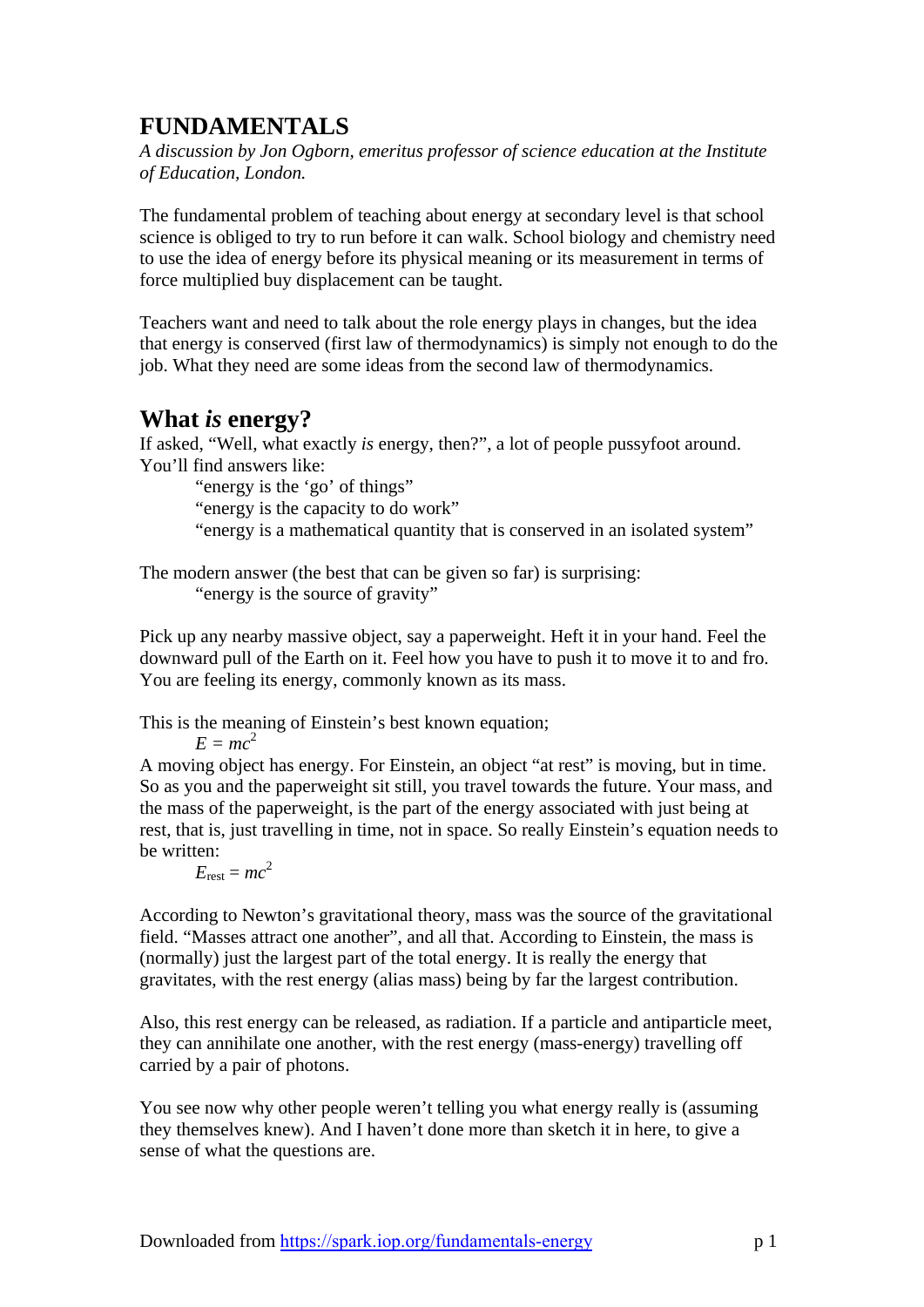#### **Rest energy compared**

Because the speed of light  $c = 3 \times 10^8 \text{ m s}^{-1}$ , the rest energy of a 1 kg mass is:  $9.10^{16}$  J

This is about 3 years output of a large 1000 MW power station. Any extra energy the mass has (for example 100 J by being lifted up 10 metre) is a mere flea-bite. An object lifted up against the Earth's gravitational pull does have more energy, and so gravitates more – it is heavier. But by so little that we never notice. The equivalent extra mass is only:

 $100 \text{ J}/c^2 = 10^{-15} \text{ kg approximately}.$ 

But it is not nothing. It is roughly the mass of a microbe 1/1000 mm on a side. You could even see the microbe in a microscope. But it is much too small to be detected by simply weighing. You see why energy was not first discovered by noticing the extra weight it could give to objects.

Think of it like this. Everything around us has a huge amount of rest energy (alias mass). This is like a vast ocean of energy. Floating on top, like a thin oil film, is all the extra energy that we notice, calculate, and pay for. Pretty well all the energy that we talk of in science classes belongs to this tiny extra bit.

This 'tiny bit on top' is very important for many practical purposes. But unfortunately this doesn't mean that it has a simple, clear fundamental meaning. The 'real meaning' lies much deeper (as above).

Measuring changes to the 'tiny bit on top' *is* done by measuring amounts of work (force x distance, or some equivalent calculation, such as electric charge x potential difference). This is why energy has often been characterised as 'the capacity to do work'. Nothing wrong with this statement, except that it's rather opaque. Simpler perhaps to say that energy changes are measured in units of work.

## **Energy is conserved**

Energy is conserved. What does this really mean, and why is it true?

Water is more or less conserved. So the amount of water in a reservoir can always be calculated from amount that was there some time ago, *plus* the amount that has come in, *minus* the amount that has gone out (you may have to take account of evaporation as well as water drawn off).

Another way of saying the same thing is that water can't be made or destroyed. For there to be more, it has to come in; for there to be less, it has to go out.

Energy is similar. If you take any volume of space, then the total energy inside that volume at a given time is always the amount that was there earlier, *plus* the total amount that has come in through the surface, *minus* the total amount that has gone out through the surface.

Another way of saying the same thing is that energy can't be made or destroyed. For there to be more, it must have come from somewhere; for there to be less it must have gone somewhere else.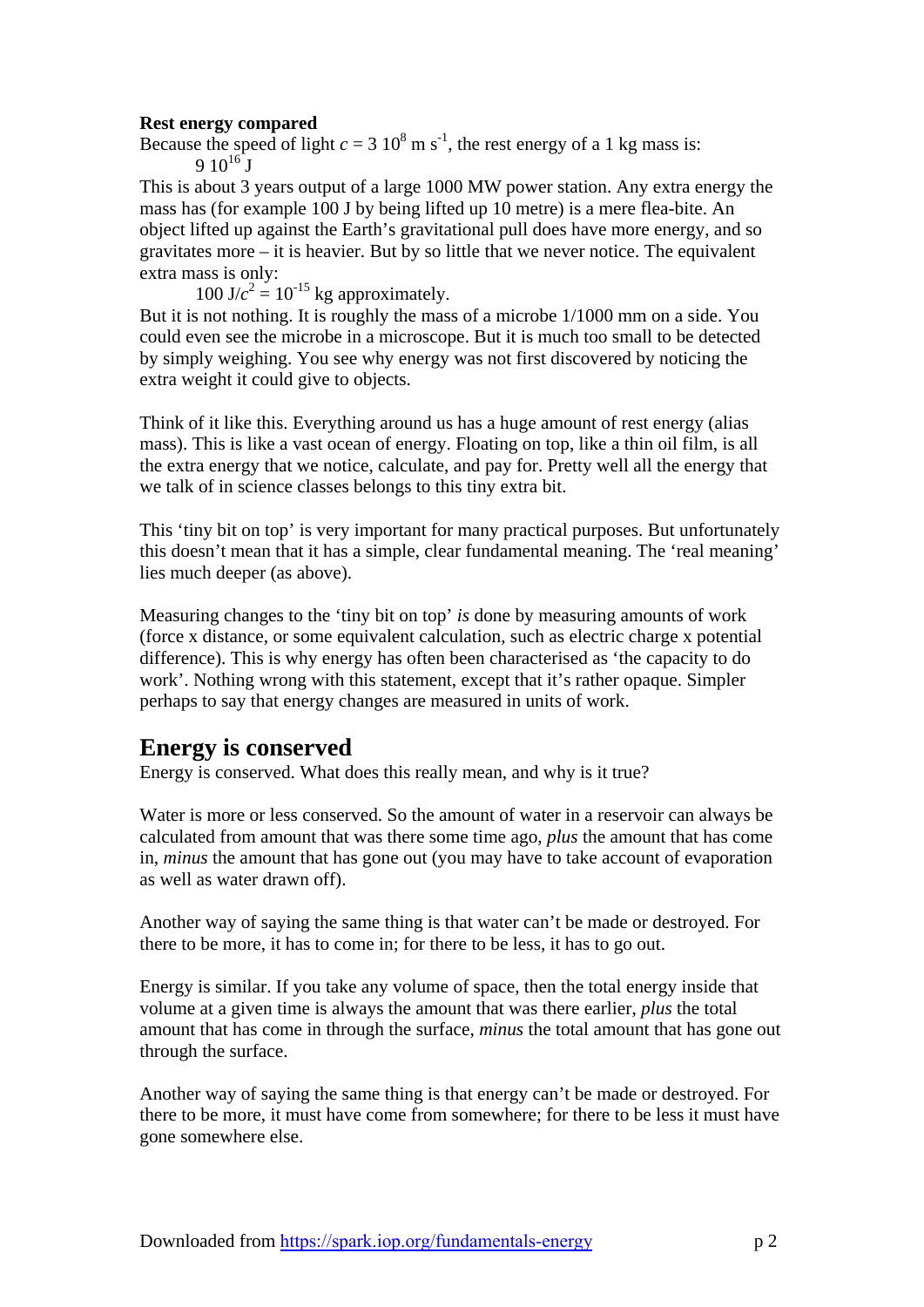This means that energy can quite correctly be thought of as 'rather like a fluid'. You may correctly picture it as stored or as flowing. You may sensibly ask where it is, where it is going, where it is coming from. [It is *not exactly* like water. For example, you can measure an amount (in J) and a rate of loss or gain (in W). But you can't ask at what velocity the 'stuff' flows, because there isn't any 'stuff' whose 'particles' would have a velocity. We mention this only to keep a few niggles at bay.]

*Why is energy conserved?* Again, the modern answer is deep and surprising. If the laws governing motion are always the same from day to day – or from aeon to aeon – then there is a corresponding quantity that stays the same. This quantity is the energy. Energy is conserved because 'time of day' doesn't affect any law of motion. This result is fairly easy to state, but much harder to understand. It was discovered (with other similar principles) by the German mathematician Amalie (Emmy) Noether. Her work underlies all modern thinking about conserved quantities.

So there *is* something very abstract about the idea of energy. It is a calculated quantity that must stay constant because there is no natural origin of time. So energy is 'rather like a fluid' *because* it is conserved, not the other way round. It is a calculated quantity, not an observable 'stuff'. The practical teaching implication here is that it is important to do sums about energy changes – how much in, how much out – and not just to talk generally about it.

At the same time, energy is more than just a bit of mathematical machinery. It's real enough for you to be able to feel the attraction between your and the Earth's rest energies.

## **Energy amongst the molecules**

The fundamental fact about chemical and biochemical reactions, in which atoms and molecules re-arrange themselves in different combinations is very simple:

#### *The molecules don't care!*

That is, all reactions from rusting through burning to tissue building or muscles contracting occur through purely random behaviour of the molecules, which just happens, on average, to produce the overall desired (or undesired) result. The trick of getting such a reaction to do what you want is to arrange the conditions such that the molecules end up most often doing what you want, just by chance.

Notice that this story (the basis of all thermodynamics) does not yet mention energy. Especially, it doesn't think of energy as "what makes things happen".

#### **Diffusion as an example**

When things happen by chance, what happens most often is what can happen in many ways. For example, molecules in gases or liquids diffuse from where the concentration is high to where the concentration is lower. They 'go down the concentration slope'. But they do this simply because where there are more molecules of one kind, there are more of them able to move. And molecules rarely go from where there are fewer to where there are more, because there are fewer around to do so. When the concentrations equalise, molecules go by chance equally in all directions.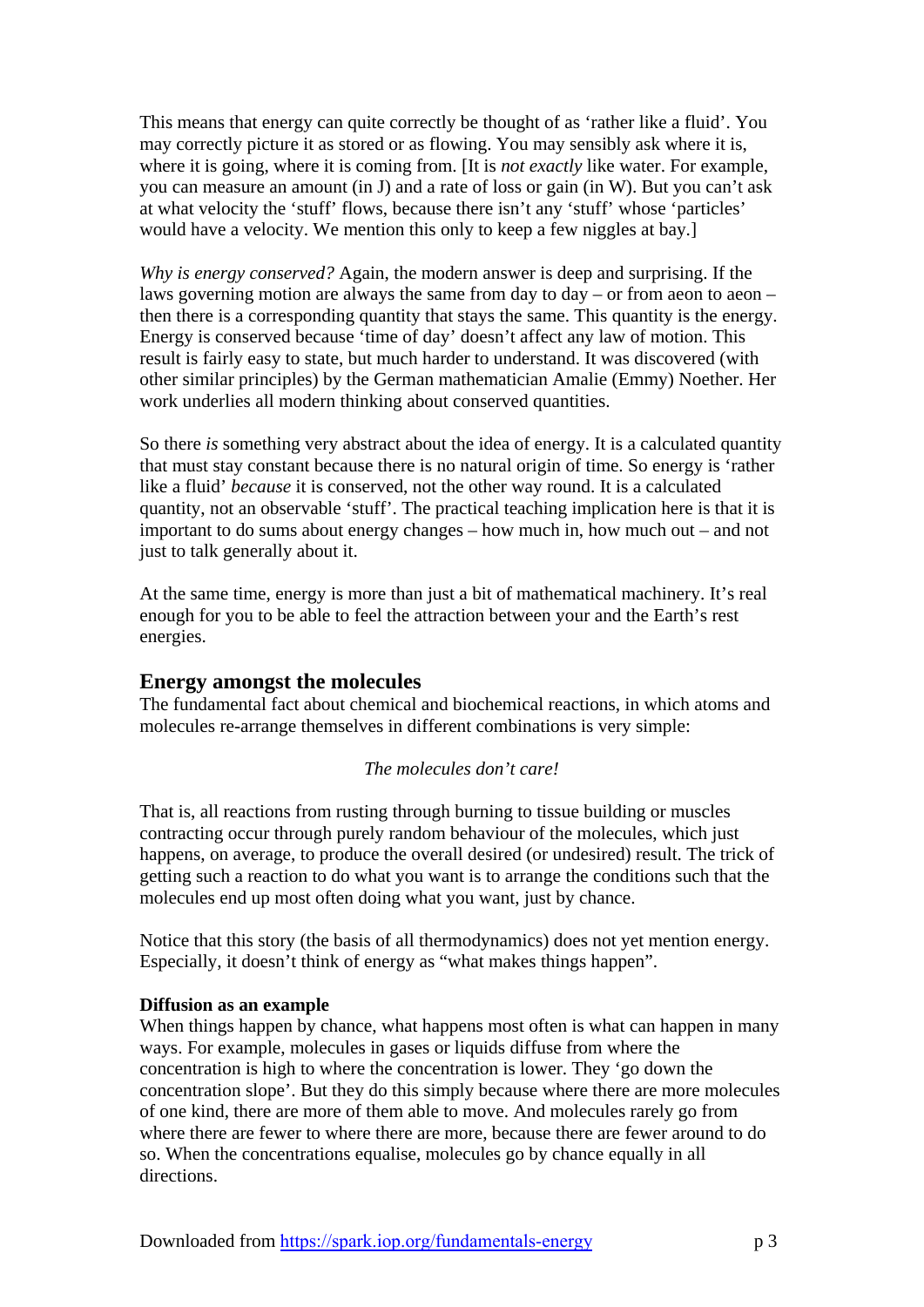#### **Energy flow from hot to cold**

The spontaneous thermal flow of energy down a temperature gradient (from hotter to colder) is in many ways like diffusion. In a hot region, molecules have a large average random energy of motion. Colliding with slower moving molecules they are more likely to lose energy than gain it. So the energy concentration tends to equalise, too.

[Energy flow is not *completely* like diffusion. This is because diffusing particles don't change in the process, but 'lumps' of energy aren't 'particles' in the same way. The size of the lumps ('quanta') can change as energy goes from one molecule to another.

#### **Reactions that release energy**

Many reactions or physical changes release energy. This happens when weaker bonds break and stronger bonds form. A physical example is steam condensing or water freezing. A chemical example is combustion. A biological example is the release of energy from adenosine triphosphate in water. [One phosphate ion is detached and clamps hard onto a water molecule, releasing energy.]

There is a tendency for such reactions to go most often in the energy-releasing direction, because the energy released can be shared out amongst neighbouring particles in many ways. To go 'backward' enough energy would need to be collected in one place to pull apart a strong bond, and this will rarely happen by chance if the energy has to be collected from many nearby particles.

Thus energy spreading out amongst many particles is part of what gives a 'driving direction' to exothermic changes.

Explosives are especially dangerous because their reactions also create many smaller particles from fewer larger molecules, as well as releasing energy. The many smaller particles can move in more ways than the fewer larger ones. So this adds to the tendency for the reaction to go in the explosive direction.

#### **Particles getting more organised**

It is not true that all energy-releasing (exothermic) reactions happen in the energyreleasing direction. Water freezing is a simple example. When water freezes, stronger bonds form and energy is released. But at the same time, the organisation of the molecules becomes more rigid, less random. So the molecules can be arranged in *fewer* ways. Whether water freezes or not depends on the balance between there being fewer arrangements of molecules and their energy because of the creation of a regular crystal structure, and there being more ways because of the extra energy shared out amongst the particles.

The short way to say this is that the change goes in the direction in which the total entropy goes up. That is, in the direction in which the total number of arrangements of particles and their energy goes up. Depending on the balance, this can be in either direction. For water freezing, the balance changes over at a temperature of 273 K, the freezing point.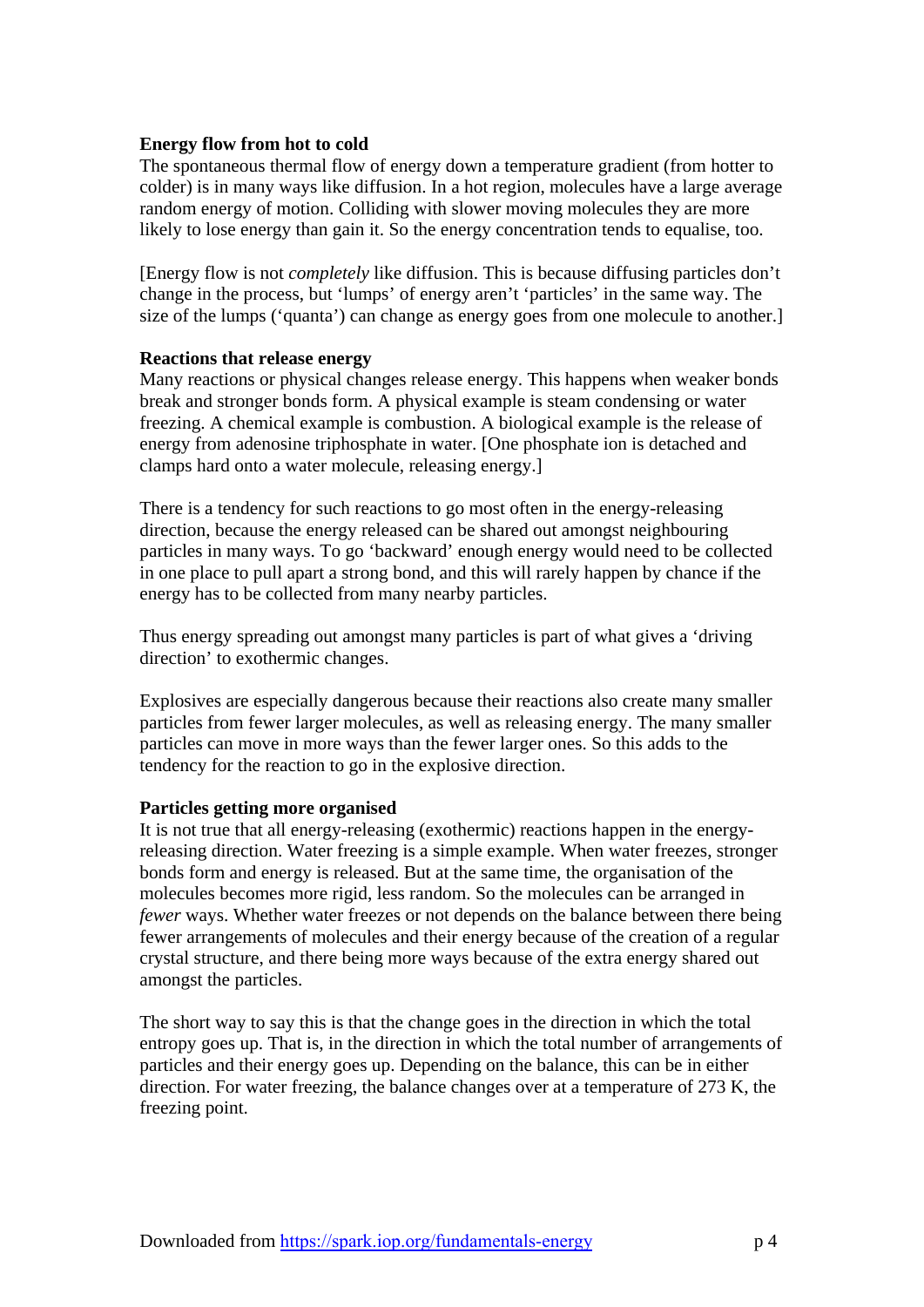#### **Particles getting less organised**

Water evaporating is an example of molecules getting less organised – having more space to move about in and more ways to move. That produces a tendency for the change to happen. But at the same time, to free a molecule from the liquid, hydrogen bonds have to be broken and energy has (randomly, just by chance) to arrive in sufficient amount at the right place to do so. This can happen, but not often. It happens less rarely when the water is made hotter, because each particle has more energy of movement. As a result, hot water evaporates, even though this is an endothermic (energy concentrating) change.

As above, these changes go in the direction in which the entropy (number of ways of arranging the 'insides') goes up. In every case, simply because the molecules don't care.

## **Free energy**

'Free energy' is expensive, not free. But it is a useful idea.

Chemists and biochemists often work with the free energy change of a chemical reaction, instead of with the entropy change. The free energy change can be described in two equivalent ways:

- 1. it is  $-T \Delta S_{total}$  where T is the temperature and  $\Delta S_{total}$  is the total entropy change
- 2. it is the maximum amount of work available from the reaction

A reaction goes in the direction in which the free energy *decreases* (notice the minus sign, so that this is the direction in which the total entropy *increases*). So free energy is a valuable commodity, which (unlike energy) *is* used up whenever a spontaneous change occurs.

The reason gas, oil and coal are expensive is that they (with the oxygen in the air) provide a source of free energy. The everyday word 'fuel' means pretty much the same as the scientific term 'free energy'. So when we talk about "saving energy" we are talking mainly about saving fuel, that is, free energy.

Similarly, food provides our bodies with a supply of free energy. This makes biochemical reactions, such as tissue building, possible. Thus what is valuable about food is not so much the energy it releases when digested, as the free energy it supplies to drive life-maintaining reactions.

Muscles use free energy deriving from food to contract, so that we can do mechanical work (lifting, running, etc). Reactions in the muscles change myosin molecules so that they bend, dragging an actin fibre sideways. These reactions again involve adenosine triphosphate.

#### **Potential energy is like free energy**

The potential energy of a stretched spring or a lifted weight is the work needed to stretch or lift. And all of that work can be got back when the spring relaxes or the weight falls.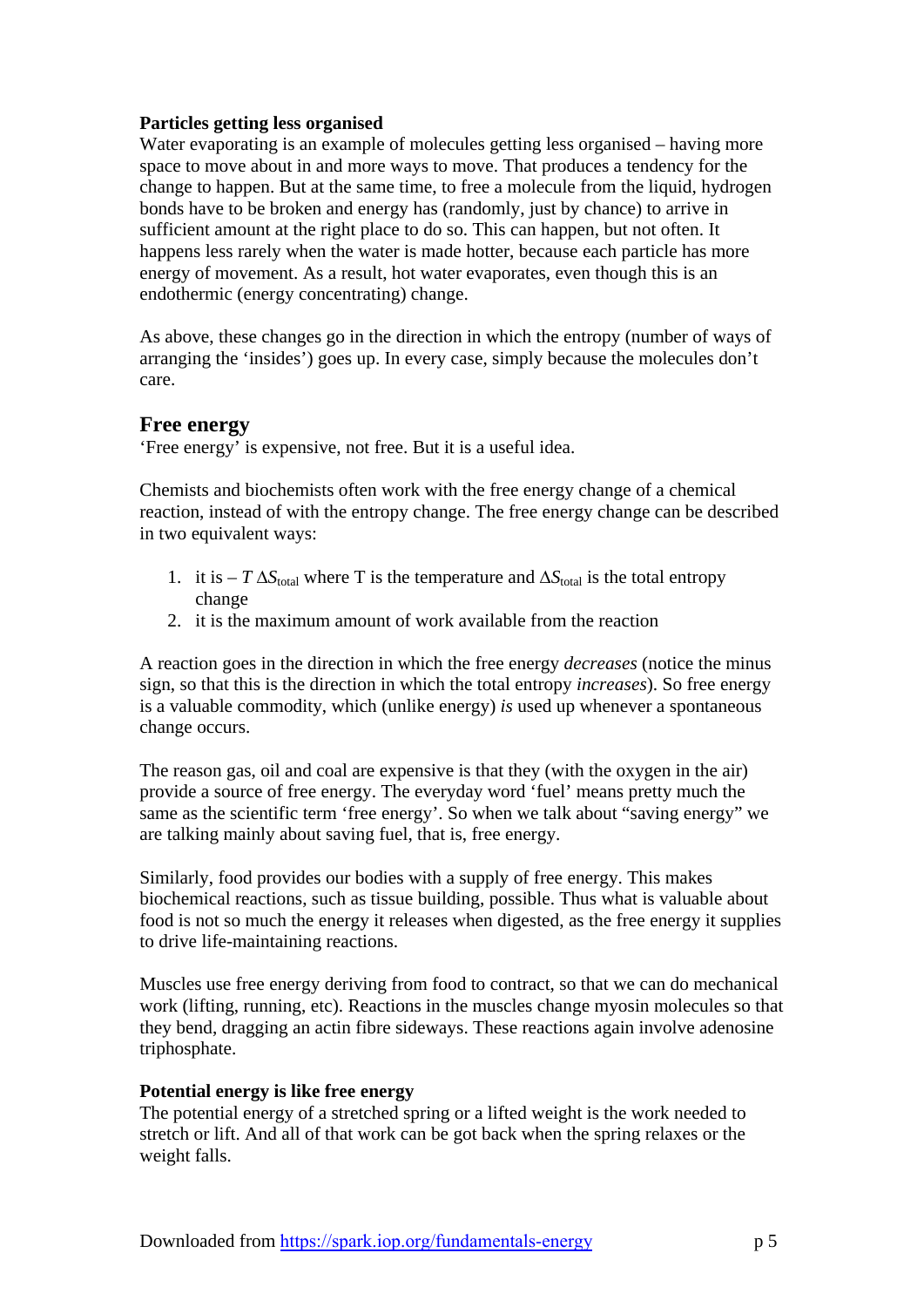If a stone falls on the ground, the energy is shared out amongst many molecules of the ground and stone. The entropy increases. In this kind of case, the potential energy change is the same as the free energy change.

Thus the well known idea that potential energy tends to a minimum is exactly the same idea as that of free energy always decreasing.

Notice that potential energy tends to a minimum only when the energy is dissipated amongst many particles (entropy increases). By contrast, in very simple mechanical examples (a ball on a spring, a planet circling the Sun) there is negligible dissipation. Energy then passes back and forth without loss, from a potential energy store to being stored in the motion (kinetic energy).

## **Is energy needed for a change to happen?**

The usual way round the teaching problem is to talk about the energy "needed for a change to happen". And we get a strong impression from textbooks and everyday talk (not to mention examination specifications and the people who taught us science) that if something has a lot of energy it can make more happen.

These are halfway-useful half-truths.

Certainly if a change involves part of a system increasing in energy, that energy has to come from something else. So evaporating water molecules requires them to be pulled apart, gaining energy, and that energy can come from the thermal store of energy shared out amongst other molecules. Getting a space craft off the ground and into space requires a lot of energy, which comes from burning rocket fuel. If the energy needed isn't there, the change can't happen.

Thus energy conservation (the first law) tells us what can't happen. That's the true part of the half truth.

Lifted weights, stretched springs, fast moving masses, electric currents all have or deliver energy which it may be possible to use to make a change happen. That's because their energy is in effect all free energy, able to drive other reactions by using it up. This is therefore a fairly harmless but not quite right part of the idea of energy as the "go of things".

However energy conservation *can't tell us which way round a change will occur*. For example, the oceans contain a huge amount of thermal energy, but we can't use it to heat our homes or boil kettles. Energy only goes spontaneously from hotter to colder. Thus a hot flame is good for boiling water, because it is *hot*. It is the concentration of energy that matters here.

Similarly, but more subtly, electrical cells and fuels, including foods, all do have the possibility to drive change in a certain direction. They do so because they have a lot of free energy: that is, they have the possibility to increase the entropy enough to balance out another part of a change in which entropy decreases (example – a plant growing tissue out of carbon dioxide and water).